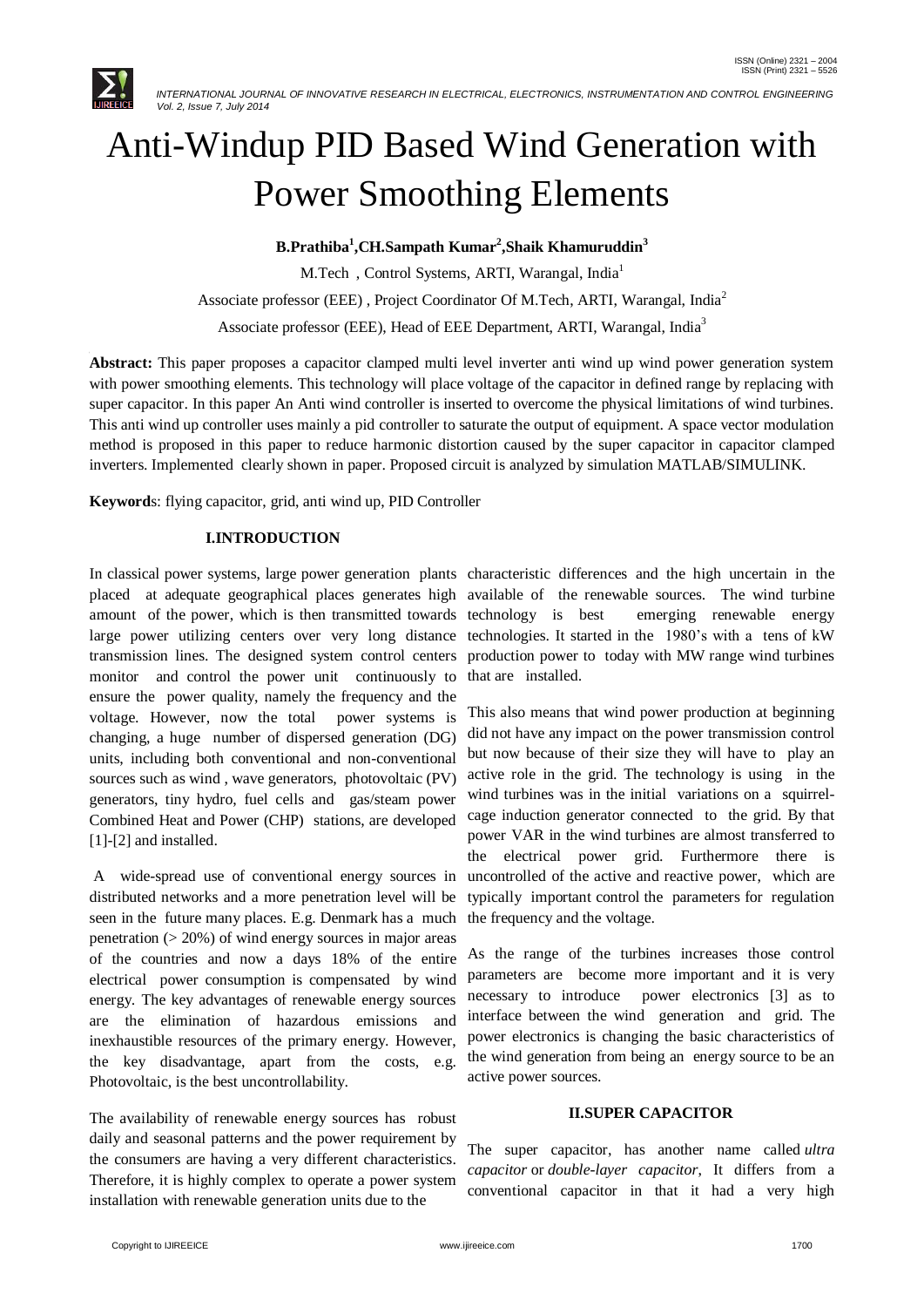

.

 *INTERNATIONAL JOURNAL OF INNOVATIVE RESEARCH IN ELECTRICAL, ELECTRONICS, INSTRUMENTATION AND CONTROL ENGINEERING Vol. 2, Issue 7, July 2014*

Application of a voltage differential on the +ve and +ve plates will charge the capacitor. This is similar to the building of a electrical charge when walking on a mat. Touching a object releases energy through the finger.

We group capacitors into three types and the basic is the *electrostatic capacitor,* using a dry separator. This capacitor has a low capacitance and is used to purify signals and tune radio frequencies. The size ranges from a pico-farad (pf) to microfarad (uF). The second type is the *electrolytic capacitor,* which is used in power filtering, buffer and couple. Indicated ratings in microfarads (uF), this capacitor had several times the storage capacity of the electrostatic capacitor. The third one is the *super capacitor,* rated in farads, which is in thousands of times higher than normal electrolytic capacitor. The super capacitor is unique for energy storage undergoes frequent charge and discharge cycles at huge current and short durations.

The modern supercapacitor is not belongs a batteries but crosses the boundaries into battery technologies by using special type of electrodes and electrolyte. Several types of electrodes have been used and we focus only on the double-layer capacitor (DLC) concept. It is a carbonbased, has an organic electrolyte that is flexible to manufacture and is the most common system in using today.

#### III PID ANTIWINDUP

There are so many different ways to protect from windup. Tracking is a easy method which is explained in the fig.1 below. The system has an extra feedback path around the integrator. The signal is difference between the nominal controller of output voltage and the saturated controller output.



Fig.1 Anti windup system block diagram

capacitance. A capacitor is to store energy by meaning of a The signal is connected to the input of the integrator static charge as opposition of an electrochemical reaction. through gain 1/Tt . The signal is zero if there is no saturation. Under these bases it don't have any effect on the integrator. When the actuator saturates, signal is widely different from zero and it will try to flow through the integrator output to value that such that the signal is near to the saturation limit. Here are some of exercises that shows the effect of wind-up protection.

> • The process transfer function is shown as  $P(s) = 1/s$ . arrange the tracking time  $Tt = 1$  and observe differences in behavior of closed loop with anti windup and a linear PI controller .

> • PB Anti-windup, investigates proportional band. Compare to the proportional band for linear controller PB based Windup. Change scales so that transient is much visible. Investigate how process output, the controller the output and integral, and proportional band change with the changing tracker time constant Tt. Compared with controller without any protection windup which correspond to a very large value of Tt.

### IV.PROPOSED SYSTEMS

The first step of this analysis is the definition of possible voltage levels in a capacitor-clamped three-level inverter. The lineto- ground voltage of each leg of the inverter can have maximum of four voltage levels. These four voltage levels, corresponding gate signals. The other two legs also follow the same pattern. If supe rcapacitor voltages are balanced, the second and third voltage levels (*V*sc*a* and *V*dc *− V*sc*a*) become equal, and hence, the total number of discrete voltage levels get reduced to three (0, *V*dc*/*2, and *Vdc*). In this particular situation, the switching states "1" and "2" produce the same line-to-ground voltage, i.e., *vag*  = *V*dc*/*2. Therefore, these two states are called redundant states. Under this balanced condition, the proposed system acts as a three-level inverter. The corresponding space vector distribution is shown in Fig. 2(a). However, due to overlapping, only 19 discrete vectors are visible in Fig. 2

$$
\begin{bmatrix}\nV_{as} \\
V_{bs} \\
V_{cs}\n\end{bmatrix} = \frac{1}{3} \begin{bmatrix}\n2 & -1 & -1 \\
-1 & 2 & -1 \\
-1 & -1 & 2\n\end{bmatrix} \begin{bmatrix}\nV_{ag} \\
V_{bg} \\
V_{cg}\n\end{bmatrix}
$$
\n(1)\n
$$
\begin{bmatrix}\nV_{ds} \\
V_{qs} \\
0\n\end{bmatrix} = \frac{2}{3} \begin{bmatrix}\n1 & \frac{-1}{2} & \frac{-1}{2} \\
0 & \frac{\sqrt{3}}{2} & \frac{-\sqrt{3}}{2} \\
1 & 1 & 1\n\end{bmatrix} \begin{bmatrix}\nV_{as} \\
V_{bs} \\
V_{cs}\n\end{bmatrix}
$$
\n(2)

If super capacitor voltages are reduced to one-third of the dc link voltage, each leg of the inverter can produce four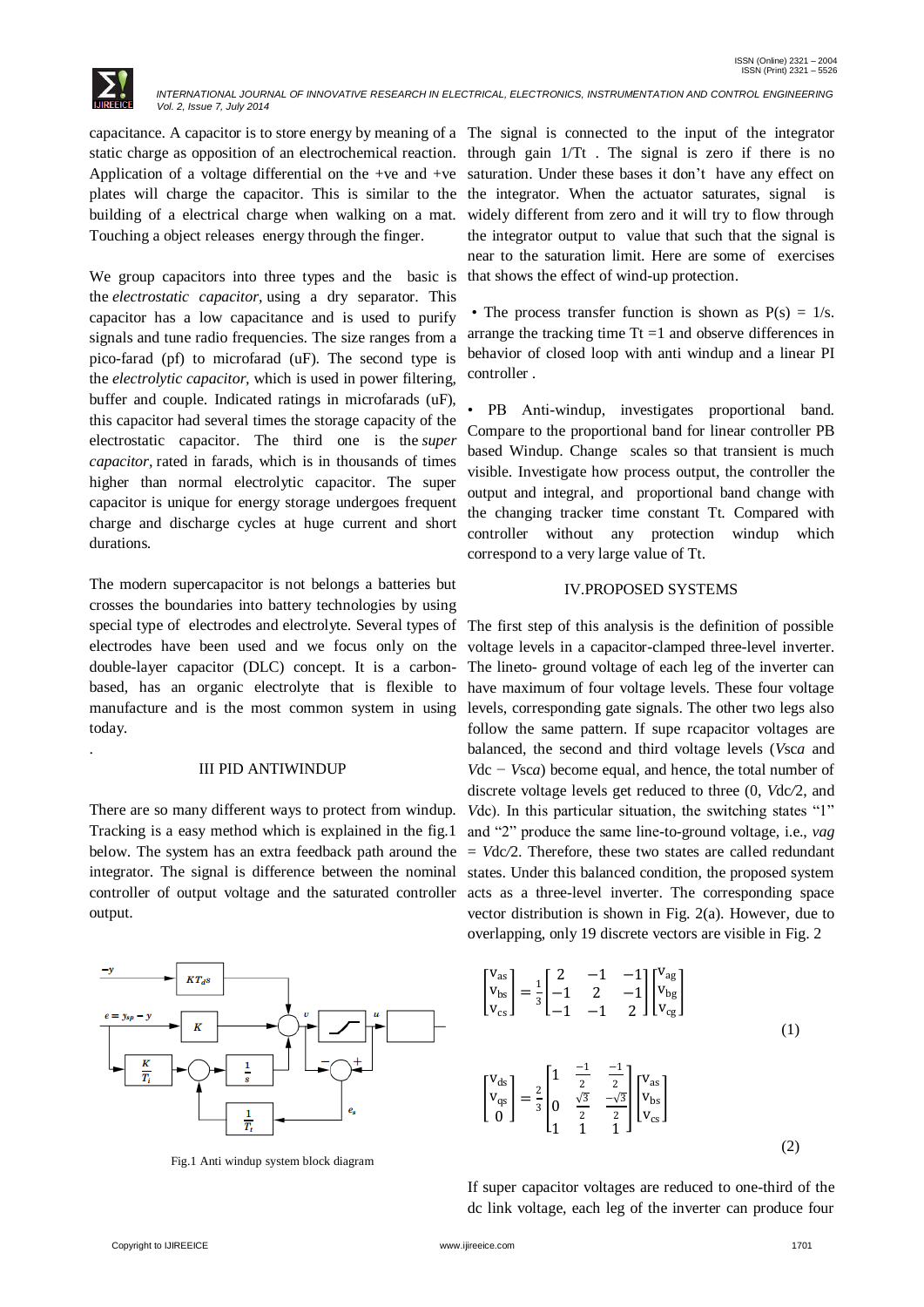

different voltage levels (0, *V*dc*/*3, 2*V*dc*/*3, and *V*dc). Therefore, in this case, the same system operates as a fourlevel inverter with the space vector distribution shown in Fig.2 (b). if super capacitor voltages are increased to twothirds of the dc-link voltage, each leg of the inverter again produces four different voltage levels (0, *V*dc*/*3, 2*V*dc*/*3, and *V*dc). Therefore, the system operates as a four-level inverter in this case too with the space vector distribution shown in Fig 2(c).

Even though this diagram looks very similar to Fig. 2(b), positions of some vectors are interchanged. In the proposed system, the lower limit for super capacitor voltages is kept at *V*dc*/*3. The space vector diagram shown in Fig. 2(b) corresponds to this situation. Similarly, super capacitor voltages are upper bounded to 2*V*dc*/*3. The corresponding space vector distribution is shown in Fig.2(c). As super capacitor voltages are increased from the lower limit, the innermost hexagon, shown in Fig. 2(b), expands, while the other inner hexagon shrinks. When super capacitor voltages reach *V*dc*/*2, both inner hexagons get overlapped as shown in Fig. 2(a). Further increase of super capacitor voltage would cause expansion and shrinkage of inner hexagons which eventually end up as in Fig 2(c).For the simplicity of analysis and modulation, space vectors of the proposed flying-capacitor inverter system are classified into nine groups, as in Table II. Out of these nine groups, the last group, named as "Rest," is not used in the proposed modulation method due to the complexity of corresponding vector patterns.



Fig.2 Space vector distribution at different supercapacitor voltage conditions. (a)  $V$ sc*a* =  $V$ sc*b* =  $V$ sc*c* =  $V$ dc/2. (b)  $V$ sc*a* = 0.33 $V$ dc,  $V$ sc*b* = 0.31*V*dc, and *Vscc* = 0.35*V*dc. (c) *Vsca* = 0.66*V*dc, *Vscb* = 0.64*Vdc*, and *V*sc*c* = 0*.*68*V*dc

| <b>TABLE II</b>       |  |
|-----------------------|--|
| VECTOR CLASSIFICATION |  |

| VECTOR CEASSILICATION |         |         |                     |         |  |  |  |
|-----------------------|---------|---------|---------------------|---------|--|--|--|
| Large                 | Upper   | Lower   | Upper               | Upper   |  |  |  |
|                       | medium  | medium  | Small1              | Small 2 |  |  |  |
| 003 030               | 023 032 | 013 031 | 113 131             | 223 232 |  |  |  |
| 033 300               | 203 230 | 103 130 | 133 311             | 233 322 |  |  |  |
| 303 330               | 302 320 | 301 310 | 313 331             | 323 332 |  |  |  |
| Lower                 | Lower   | zero    | Rest                |         |  |  |  |
| Small 1               | Small 2 |         |                     |         |  |  |  |
| 001 010               | 002 020 | 000 111 | 012 021 102 112 120 |         |  |  |  |
| 011 100               | 022 200 | 222 333 | 121 122 123 132 201 |         |  |  |  |
| 101 110               | 202 220 |         | 210 211 212 213 221 |         |  |  |  |
|                       |         |         | 231 312 321         |         |  |  |  |



Fig. 3. Simplified block diagram of the proposed SVM technique

#### V MODULATION STRATEGY

As mentioned in previous sections, imbalanced and unequal capacitor voltages are unavoidable in the proposed system. They use low-capacity (compared to super capacitors) electrolytic capacitors, and therefore, voltage balancing and regulation are possible within a short period of time with the use of advanced balancing techniques. However, due to the high capacity, super capacitors used in the proposed system take long time to change their voltages, and therefore, unequal and unbalanced capacitor voltage conditions can remain for a longtime. The aforementioned modulation strategies are not suitable for this scenario, and therefore, this paper presents a suitable SVM technique which can produce undistorted currents even under unbalanced and unequal voltage conditions. A simplified block diagram of the proposed SVM technique is illustrated in Fig. 3. The amplitude  $r$  and the angle  $\theta$  of the reference voltage vector are calculated using (3) and (4). The currently serving

TABLE III SECTOR SELECTION CRITERIA

| Angle, $\theta$ |                | $\sim$        |      |               |      |                |
|-----------------|----------------|---------------|------|---------------|------|----------------|
| $(\text{deg})$  | <i>0&lt;60</i> | $\theta<\!60$ | 0<60 | $\theta<\!60$ | 0<60 | <i>0&lt;60</i> |
| Sector          |                |               |      |               |      |                |

sector of the space vector diagram is derived from the phase angle based on the selection criterion given in Table III

$$
R = \sqrt{v_d^2 + v_q^2}
$$
 (3)

$$
\Theta = \tan^{-1} \left( \frac{v_d^*}{v_d^*} \right) + \theta_{\text{grid}} \tag{4}
$$

where *v*∗*d* and *v*∗*q* are *d−q*-axis components of the reference voltage vector. *Θ* grid is the angle of grid voltage vector.

two limit angles (*θ*1 and *θ*2) are related to the triangles formed with lower small 1 and upper small 2 vectors as shown in Fig. 4(a), whereas the other two limit angles (*θ*3 and *θ*4) are associated with the triangles formed with lower small 2 andupper small 1 vectors as shown in Fig. 4(b). For the simplicity of subsequent calculations, dc-side voltages are transformedinto two variables *x* and *y* using (3). These two values are directly related to the sides of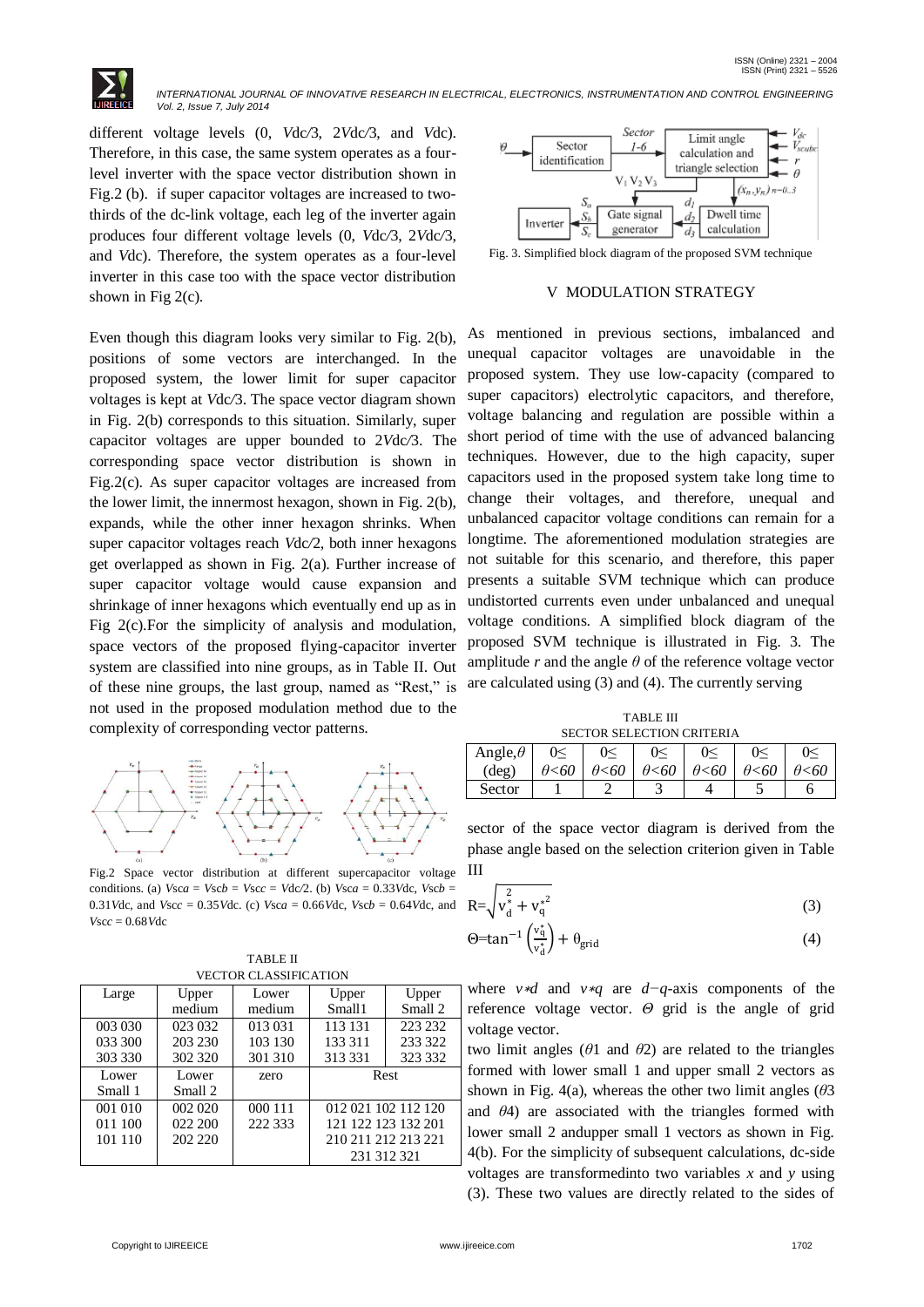triangles as marked in Fig. 4. Limit angles are calculated using  $(7)$ – $(14)$  where  $\alpha$  is an intermediate variable



Fig. 4. Limit angles for the sector 1. (a) Limit angles for triangles formed with lower small 1 and upper small 2 vectors. (b) Limit angles for triangles formed with lower small 2 and upper small 1 vectors TABLE IV

|  | LIMIT ANGLES FOR SECTORS 1–6 |  |
|--|------------------------------|--|

| Sector | $\theta_{1}^{*}$    | $\theta_2^*$        | $\theta_3^*$        | $\theta_4^*$        |
|--------|---------------------|---------------------|---------------------|---------------------|
|        | $\theta_1$          | $\theta_2$          | $\theta_3$          | $\theta_4$          |
| っ      | $2\pi/3 - \theta_2$ | $2\pi/3 - \theta_1$ | $2\pi/3-\theta_4$   | $2\pi/3-\theta_3$   |
| 3      | $2\pi/3+ \theta_1$  | $2\pi/3+ \theta_2$  | $2\pi/3+ \theta_3$  | $2\pi/3+ \theta_4$  |
|        | $4\pi/3 - \theta_2$ | $4\pi/3 - \theta_1$ | $4\pi/3 - \theta_4$ | $4\pi/3 - \theta_3$ |
|        | $4\pi/3+ \theta_1$  | $4\pi/3+ \theta$    | $4\pi/3+ \theta_3$  | $4\pi/3+ \theta_4$  |
|        | $2\pi-\theta$       | $2\pi-\theta_1$     | $2\pi-\theta_4$     | $2\pi-\theta$       |

$$
\theta_1 = \alpha - \sin^{-1}\left(\frac{\sqrt{3y}}{2\sqrt{(x+y)^2 - 3xy}}\right) \tag{7}
$$

$$
\theta_2 = \sin^{-1}\left(\frac{\sqrt{3y}}{2r}\right) \tag{8}
$$

$$
\theta_3 = \frac{\pi}{3} - \sin^{-1}\left(\frac{\sqrt{3x}}{2r}\right)
$$
  
\n
$$
\theta_4 = \alpha - \frac{\pi}{3} - \sin^{-1}\left(\frac{x}{r}\sin\left(\alpha - \frac{2\pi}{3}\right)\right)
$$
\n(9)

$$
\theta_5 = \frac{\pi}{3} - \theta_1 \tag{11}
$$

$$
\theta_6 = \frac{\pi}{3} - \theta_2 \tag{12}
$$

$$
\theta_7 = \frac{\pi}{3} - \theta_3 \tag{13}
$$

$$
\theta_5 = \frac{\pi}{3} - \theta_4 \tag{14}
$$

The limit angles given in  $(7)$ – $(14)$  are valid only for the lower medium vector "310." The corresponding limit angles for the other medium vector "320" can be derived from these values with the help of  $(11)–(14)$ . All these limit angles are valid only for the sector 1. Limit angles for other sectors can be derived from these angles with the derived.

# **IV. SUPERCAPACITOR VOLTAGE EQUALIZATION**

The proposed super capacitor voltage equalization method is, based on redundant state selection. Overlapping small vectors, shown in Fig. 2, provide these redundancies. For example, small vectors (100, 322) and (200, 311), shown in Fig. 4, are redundant vector pairs attached to the sector 1. Similarly, there are ten more redundant vector pairs attached to the other five sectors. Half of these redundant vector pairs contribute to super capacitor charging, while the other half tend to discharge super capacitors. In other words, vectors on the middle hexagon, shown in Fig. 4, discharge super capacitors, while the vectors on the inner most hexagon charge super capacitors. In order to explain this phenomenon in detail, four equivalent circuits, corresponding to the aforementioned two vector pairs, are shown in Fig. 6.By looking at the current direction of the *a*-phase in Fig. 6(a), it

TABLE V LOOKUP TABLE FOR SMALL VECTOR SELECTION

| Sector                                     |                     | 1             | $\overline{c}$       | 3                    | 4                    | 5                    | 6            |         |
|--------------------------------------------|---------------------|---------------|----------------------|----------------------|----------------------|----------------------|--------------|---------|
|                                            | Phase with priority |               | a                    | $\mathbf{c}$         | b                    | a                    | $\mathbf{C}$ | h       |
|                                            | $C_{sc}$            | Charge        | 20<br>$\theta$       | 22<br>$\theta$       | 02<br>$\theta$       | 13<br>3              | 11<br>3      | 20<br>2 |
|                                            | a                   | Discharg<br>e | 10<br>0              | 11<br>0              | 23<br>$\overline{c}$ | 23<br>3              | 22<br>3      | 10<br>1 |
| Most<br>deviated<br>super<br>capacito<br>r | $C_{sc}$            | Charge        | 31                   | 22<br>$\Omega$       | 02<br>0              | 02<br>$\mathfrak{D}$ | 11<br>3      | 31<br>3 |
|                                            | $\rm{a}$            | Discharg<br>e | 32<br>$\overline{c}$ | 33<br>2              | 02<br>$\Omega$       | 01<br>1              | 22<br>3      | 32<br>3 |
|                                            | $C_{sc}$            | Charge        | 31<br>1              | 33                   | 13<br>1              | 02<br>2              | 00<br>2      | 20<br>2 |
|                                            | a                   | Discharg<br>e | 32<br>2              | 33<br>$\overline{c}$ | 23<br>2              | 01<br>l              | 00<br>1      | 10<br>l |

help of Table IV. Once the limit angles are calculated, the rate than that of the other two. The opposite of this triangle and corresponding three vectors can easily be happens ifthe vector "311" is used. The proposed super can be deduced that the super capacitor attached to leg "*a*" gets discharged at the small vector "100." Similarly, the small vector"322" discharges the other two super capacitors. Therefore, with the proper combination of these two small vectors, discharging rates of super capacitors can be controlled in sector 1.The equivalent circuit in Fig. 6(c) corresponds to the small vector "200" which is on the innermost hexagon shown in Fig. 4. This vector charges the super capacitor attached to the leg "*a*" of the inverter. Moreover, the other vector of the pair, i.e., "311," charges the other two supercapacitors as shown in Fig. 6(d). This indicates that the increased use of the small vector "200" charges the super capacitor *C*sc*a* at a higher capacitor voltage equalization method is based on this methodology.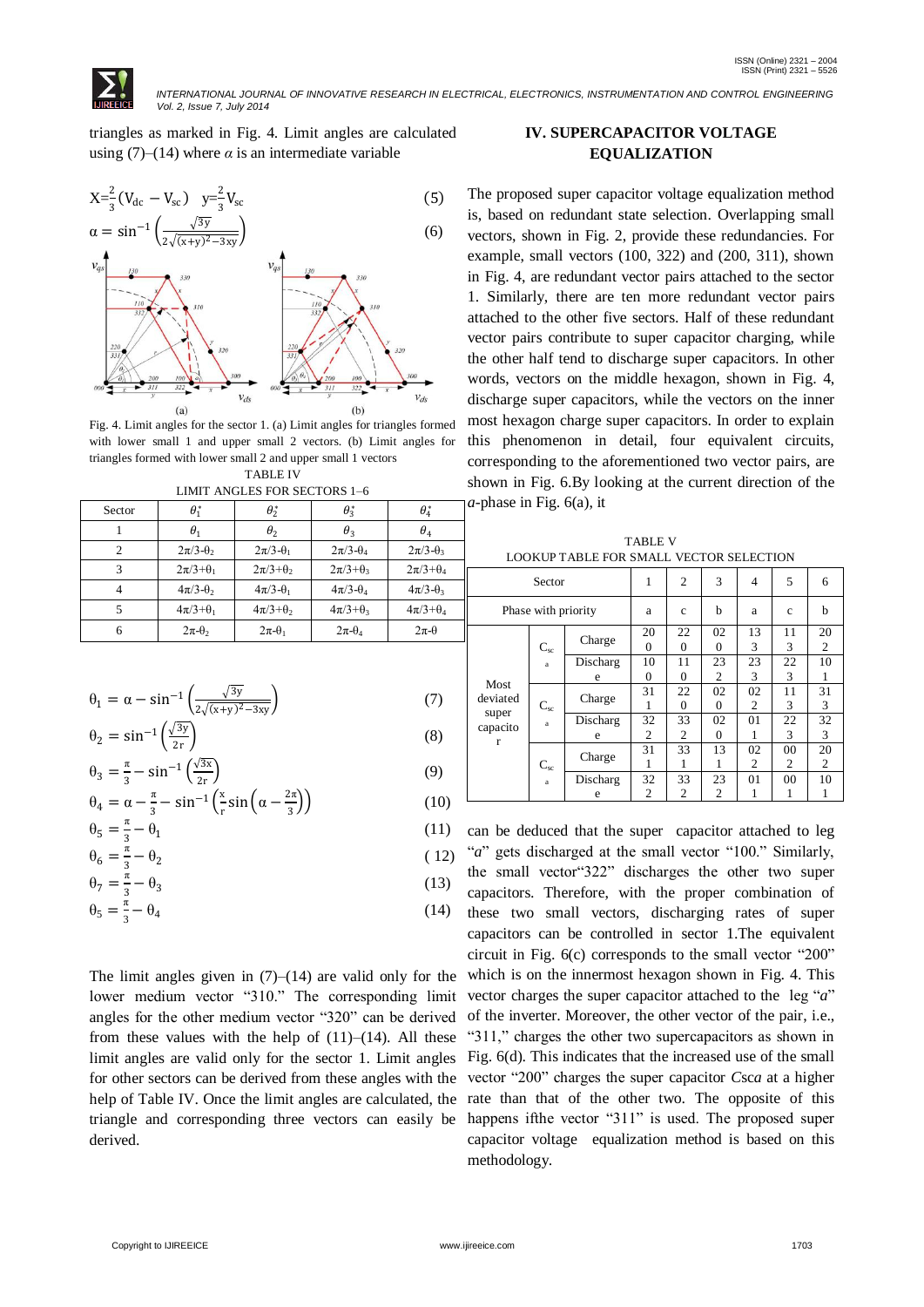

# **VI.SIMULATION RESULTS**

The performance of the proposed super capacitor direct integration scheme has been tested using computer simulations on MATLAB/Simulink platform.









| <b>STEP</b>                                                                                                                                                                                                                   | Be executed in a complete the coefficiency complete the construction of the complete complete controllers and |                                                                                                                |  |                                                |
|-------------------------------------------------------------------------------------------------------------------------------------------------------------------------------------------------------------------------------|---------------------------------------------------------------------------------------------------------------|----------------------------------------------------------------------------------------------------------------|--|------------------------------------------------|
| and the contribution of the contribution of the international contribution of the contribution of the contribution of the contribution of the contribution of the contribution of the contribution of the contribution of the |                                                                                                               |                                                                                                                |  |                                                |
|                                                                                                                                                                                                                               |                                                                                                               |                                                                                                                |  |                                                |
|                                                                                                                                                                                                                               |                                                                                                               | The comment of the transport that a second complete a measurement of the second of the second complete and the |  | the state and the collection of the collection |
|                                                                                                                                                                                                                               | several control and a series of the control                                                                   |                                                                                                                |  |                                                |

(c)

Fig.9 (a) super capacitor voltages(Time Vs V). (b) *d−q*-axis components of the inverter output currents(Time Vs Amps).(c) Control signal for charge/discharge vector selection(Time Vs constant).

The above results shows in fig  $9(a)$  the variation in capacitor voltages ,with respect to wind speed which will in between 1 unit variation with 10 w/s. Fig9(b) d-q currents of generator variation in generator currents aswell as variation in control signal for charge vector selection.



Fig.10 Inverter output current in the balanced condition (Amps Vs Time)





The output of the load current in balanced condition are shown in the fig .10 .PID anti wind up system is proposed and designed in this is system ,when the speedup wind will exceeds critical speed the anti wind p system will limit wind speed.



Fig.12 Input, output, and super capacitor powers (Time Vs MW )



Fig.13 generator speed( Time Vs RPM)



Fig .14 Inverter output current in an imbalanced condition(Time vs Voltage)

Fig 12 shows input and output powers and also draw super capacitors powers .Fig.13 shows the generator speed along with variation of the wind speed .the respective speed of generator in RPM.Fig.14 explains the inverter output voltages in imbalanced condition .

## **CONCLUSSION**

A capacitor-clamped three-level grid-side inverter-based super capacitor direct integration scheme has been proposed in this paper for mitigating short-term power fluctuations in wind power systems. In order to get the optimum use of super capacitors, they should be operated under variable voltage conditions. Increase in the blocking voltage is a concern with this variable voltage operation which can be solved with the use of high voltage switching devices such as SiC. The issue of thermal overrating of heat sink associated with the proposed super capacitor direct integration scheme needs further analysis. The major modulation challenge of the variable voltage operation is the uneven distribution of space vectors. The effects of this phenomenon are discussed in this paper followed by a proposition of an appropriate SVM method.